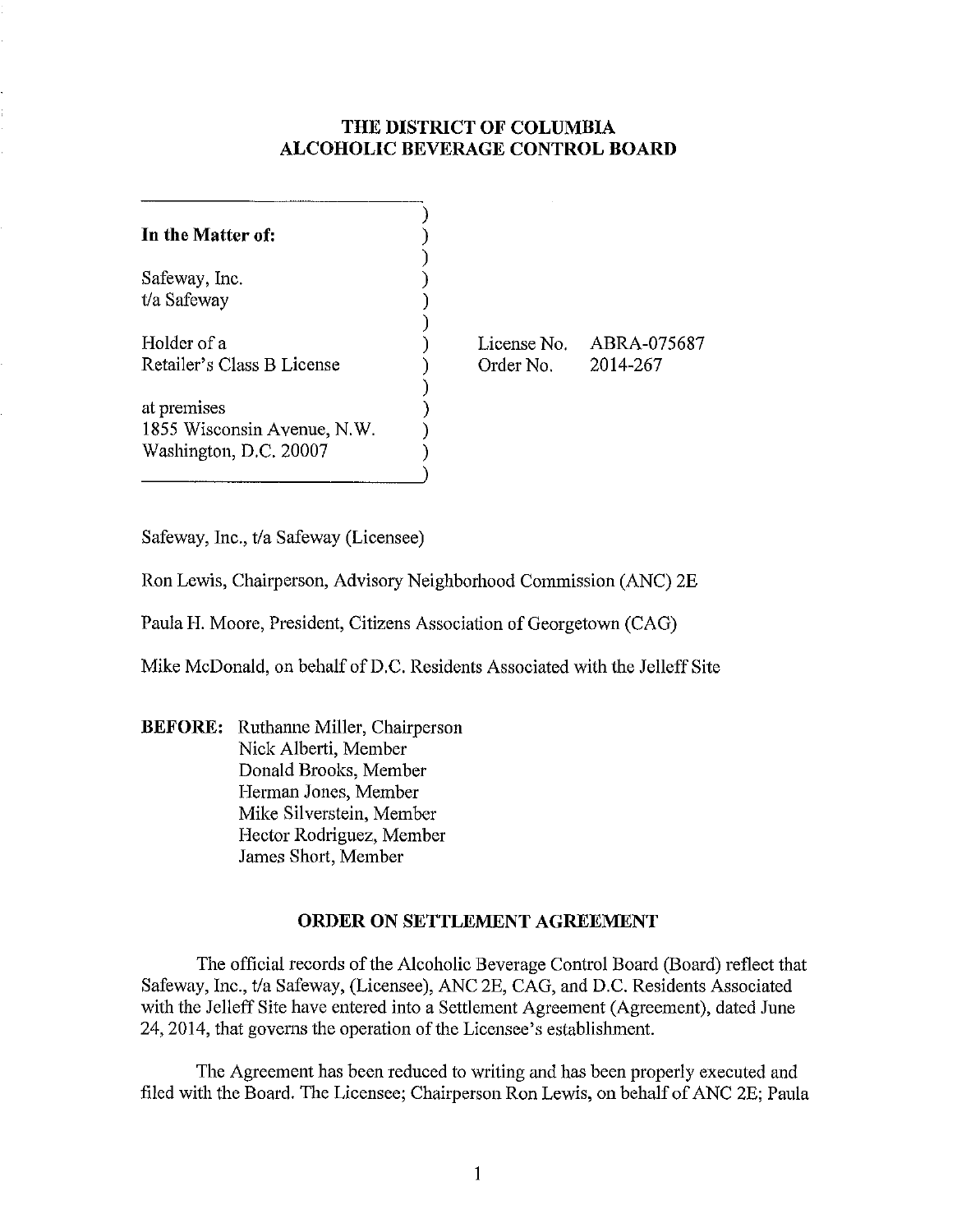H. Moore, on behalf of CAG; and Mike McDonald, on behalf of D.C. Residents Associated with the Jelleff Site, are signatories to the Agreement.

Accordingly, it is this 25th day of June, 2014, **ORDERED** that:

I. The above-referenced Settlement Agreement submitted by the parties to govern the operations of the Licensee's establishment is **APPROVED** and **INCORPORATED** as part of this Order, except for the following modification:

Section 9 - This Section shall be modified to read as follows: **"Complaint Procedure for Noncompliance.** The parties further agree that failure by Safeway to adhere to the foregoing tenns will constitute grounds for the protestants to file a complaint with the ABC Board pursuant to § 25- 447(a), which will be thoroughly investigated by ABRA's Enforcement Division."

The parties have agreed to this modification.

- 2. This Settlement Agreement replaces and supersedes previous Settlement Agreements between the parties; and
- 3. Copies of this Order shall be sent to the Licensee, ANC 2E, CAG, and Mike McDonald, on behalf of D.C. Residents Associated with the Jelleff Site.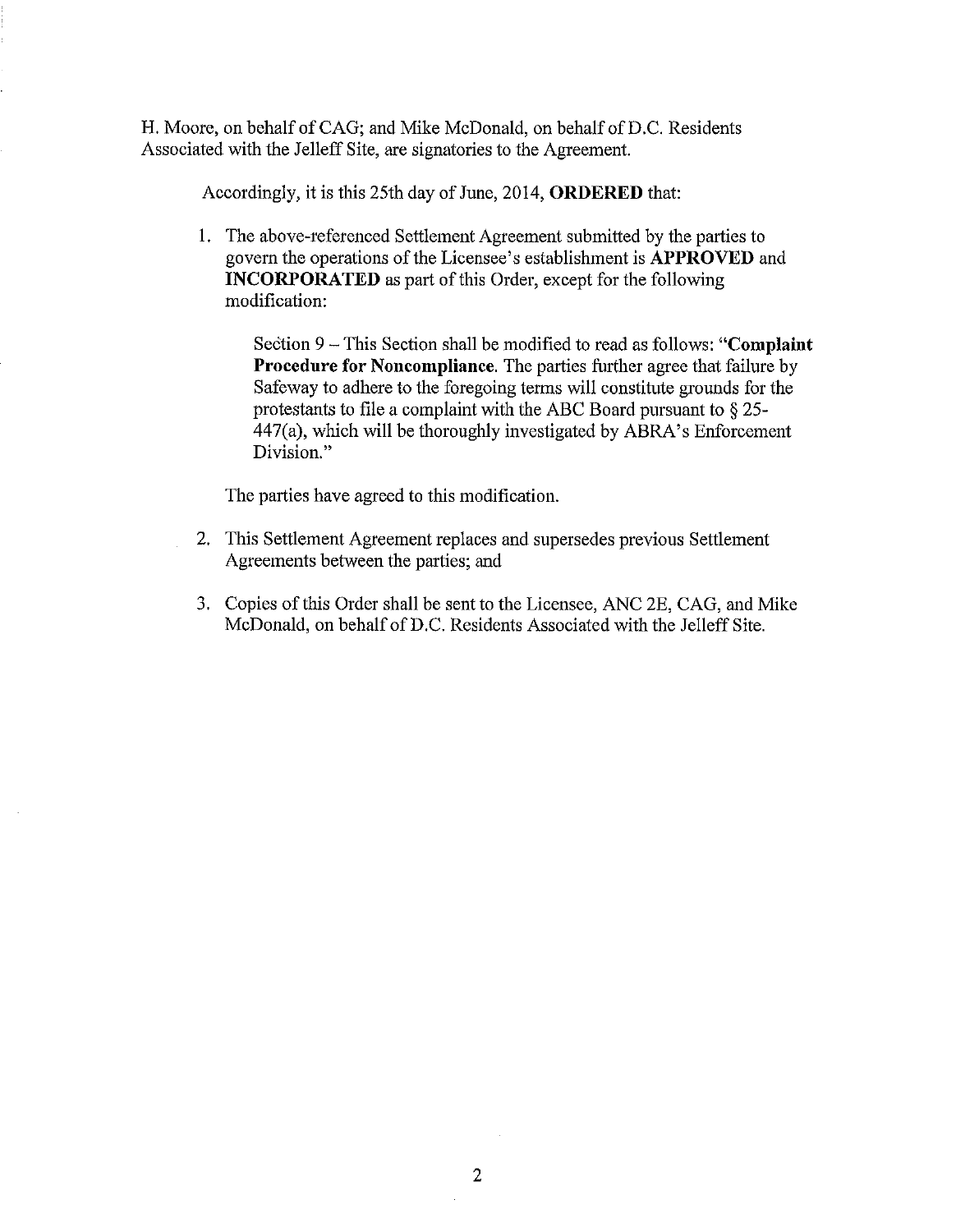District of Columbia Alcoholic Beverage Control Board

Ruthan e Miller, Chairperson Nick Alberti, Member ts⊿Member ⁄⁄ers<u>tein,</u> Membo Rodriguez, Member ames Short, Member

Pursuant to 23 DCMR § 1719.1 (April 2004), any Party adversely affected by this Order may file a Motion for Reconsideration within ten (l0) days of service of this Order with the Alcoholic Beverage Regulation Administration, 2000 14<sup>th</sup> Street, N.W., Suite 400S, Washington, D.C. 20009.

Also, pursuant to section 11 of the District of Columbia Administrative Procedure Act, Pub. L. 90-614, 82 Stat. 1209, D.C. Official Code 2-510 (2001), and Rule 15 of the District of Columbia Court of Appeals, any party adversely affected has the right to appeal this Order by filing a petition for review, within thirty (30) days of the date of service of this Order, with the District of Columbia Court of Appeals, 500 Indiana Avenue, N.W., Washington, D.C. 20001. However, the timely filing of a Motion for Reconsideration pursuant to D.C. Official Code § 25-433, stays the time for filing a petition for review in the District of Colmnbia Court of Appeals until the Board rules on the motion. See D.C. App. Rule 15(b).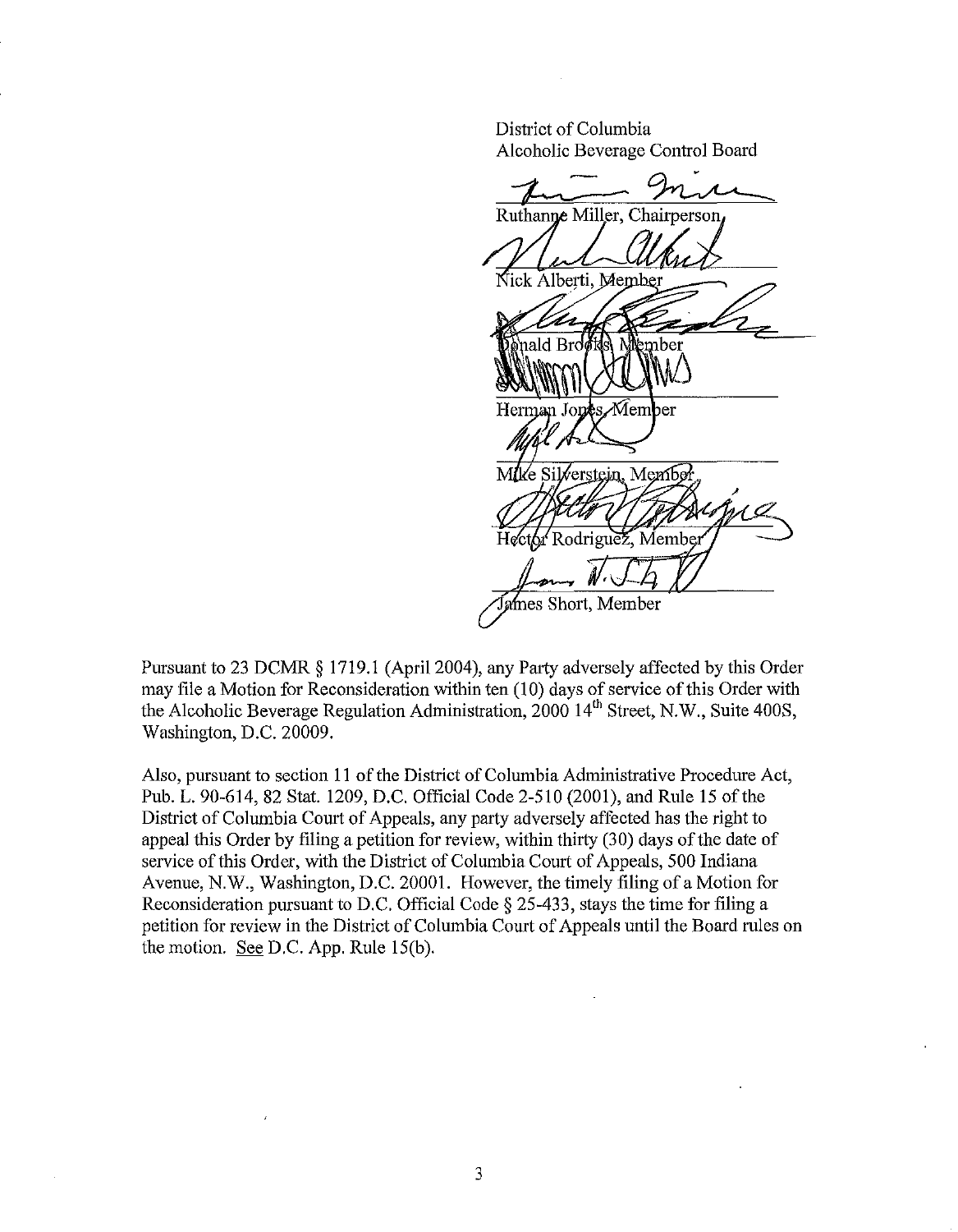# (Second) Amended Cooperative Agreement Concerning License For Sale of Beer and Wine **REGULATION ADMINIST REGULATION**

This Agreement, made and entered into this  $24h$ <sup>-d</sup>ay of June 2014 by and  $\eta$ ,  $\sum_{n=1}$  3: 1 between Safeway Inc. ("Safeway"), and Advisory Neighborhood Commission 2E (ANC  $2F$ ), the Citizens Association  $2F$ 2E), the Citizens Association of Georgetown (CAG), and DC Residents associated with<br>the Jelleff site, hereinafter the parties.

Whereas, Safeway was granted License No. 75687, a Retailer's Class "B" license at its Safeway store location at 1855 Wisconsin Avenue, NW, Washington, D.C. (the premises).

Whereas, this license was conditioned upon the terms of certain Cooperative Agreements dated January 2, 2007 and April 13, 2010 (as amended), and

Whereas, the premises are within the boundaries of ANC 2E and of CAG, and

Whereas, the individuals who are party to this (Second) Amended Agreement are residents of the District of Columbia and associated with the Jelleff site who have an abiding interest in aiding and supporting programs and operations at.the facility formerly known as the Jelleff Boys & Girls Club.

Whereas, the parties desire to amend the terms of the Amended Cooperative Agreement concerning the sale of beer and wine and the operations of a Retailer's Class "B" license at the subject premises:

Now Therefore Be It Resolved, the parties agree that the aforesaid Cooperative Agreements dated January 2, 2007 and April 13, 2010 shall, subject to Application by Safeway that conforms to the conditions described below, and the approval of the DC Alcoholic Beverage Control Board, be revoked and simultaneously replaced as follows:"

#### 1. Hours of Operation.

Hours for sale and delivery of Beer & Wine shall be 7:00 a.m. to 10:00 p.m., seven days a week.

#### 2. Products.

a.) Safeway shall not sell single containers of beer, cases of more than 12 bottles or cans of beer, or kegs of beer. All of the items above shall be sold in manufacturer's original packaging.

b.) Safeway shall not sell any single serving containers of wine under 750 milliliters. c.) Safeway shall not sell the following: flavored malt beverages (FMBs); malt liquor; fortified wines; wine coolers.

d.) In addition to its domestic products, Safeway agrees to sell premium and imported beers and wines.

e.) In the event that one or more of the parties find objectionable certain beer and wine products that Safeway begins to sell, Safeway will make itself available to meet with the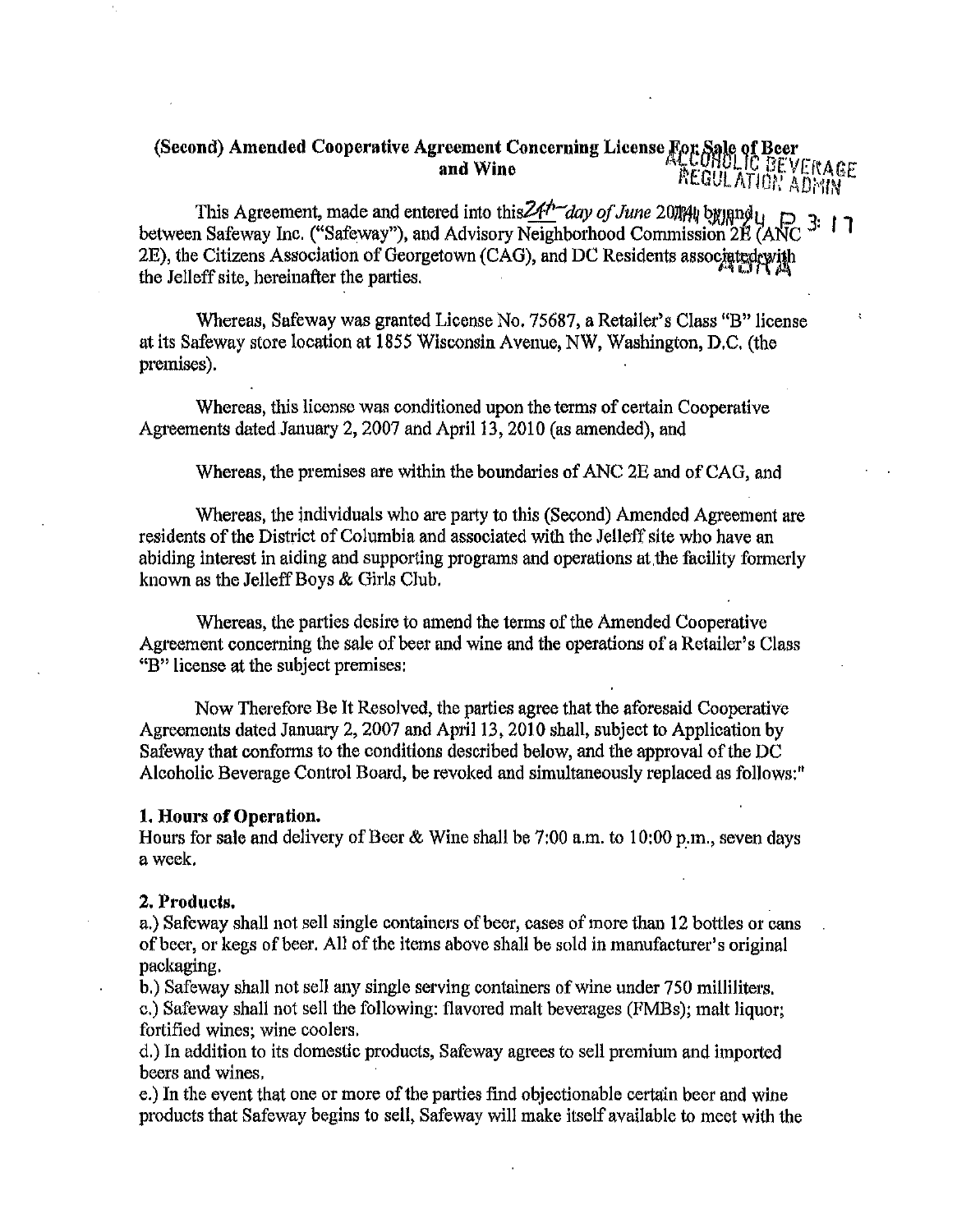parties for the purpose of discussing their concerns and the possibility of withdrawing such item(s).  $\mathcal{L}(\mathcal{L})$  and  $\mathcal{L}(\mathcal{L})$  and  $\mathcal{L}(\mathcal{L})$  be  $\mathcal{L}(\mathcal{L})$ .  $\mathcal{L}(\mathcal{L})$  BEVERAGE ig. Gul ation admin

 $\mathcal{L}$ 

3. Operations: Sales and Delivery **1. a.** a.) Safeway shall prevent the sale of alcoholic beverages to minors. <sup>711</sup>. JUN 24  $\Box$  3: 18

b.) Safeway shall not sell alcoholic beverages to any person who appears to bg  $_{\rm BPA}$ . intoxicated.  $\mathcal{L} = \mathcal{L} \mathcal{L} \mathcal{L} \mathcal{L}$ 

c.) Safeway shall prevent the consumption of alcoholic beverages on the premises and take necessary actions to prevent said consumption, except in the case of "tastings" operated by Safeway under a tasting permit.

d.) Safeway, upon the granting of a tasting permit from the Board, shall train employees carrying out tastings to ascertain that only persons age 21 or over are served. A Safeway ABC manager will be present at all tasting events to verify that the tasting customer is at least 21 years of age.

e.) For Safeway's home and business deliveries, verification'that purchaser is at least 21 years of shall be required at delivery site for delivery of alcoholic beverages. Two forms of identification shall be required from all delivery recipients who appear to be less than 30 years of age.

# 4. Signagc/AdvcrtisinglProduct Layout.

a.) Safeway shall post warning signs regarding the dangers of alcohol consumption during pregnancy, as required by Section 25-712 of the D.C. Code, conspicuously in the beer and wine section(s).

b.) Safeway agrees not to post advertisements for beer and wine on

any windows or doors of the store, or on the exterior of the premises.

c.) Safeway agrees not to post any advertisements or flyers for alcoholic beverages in its parking lot or on any public space.

d.) Safeway shall maintain human and electronic surveillance in the aisle

where beer and wine are displayed to deter theft and in-store consumption.

e.) Safeway shall maintain its alcoholic beverage inventory during non-sale hours in accordance with 23 DCMR §706.1. Additionally, by sign or notice, Safeway shall inform customers of the hours of sale for beer and wine in the aisle where it is stocked.

f.) All sales of beer and wine shall be made from a beer and wine sales area of up to 2,500 square feet, except for (i) tastings operated under a tasting permit, and (ii) small promotional displays of wine suggested for pairing with meat, seaiood, poultry or cheese products. The beer and wine sales area shall be secured during times when beer and wine are not permitted to be sold so that customers cannot gain access to the area.

g.) All promotional and "tasting" beer and wine displays and products shall be restricted to the beer and wine sales area during times when beer and wine are not permitted to be sold.

h.) Safeway will take reasonable actions to prevent loitering on the premises by:

1.) Posting and maintaining "No Loitering," signs on the premises. Safeway will also ask loiterers to "move on" whenever they are observed on the premises. 2.) Calling the Metropolitan Police Department (MPD) to enforce the "no loitering" policy.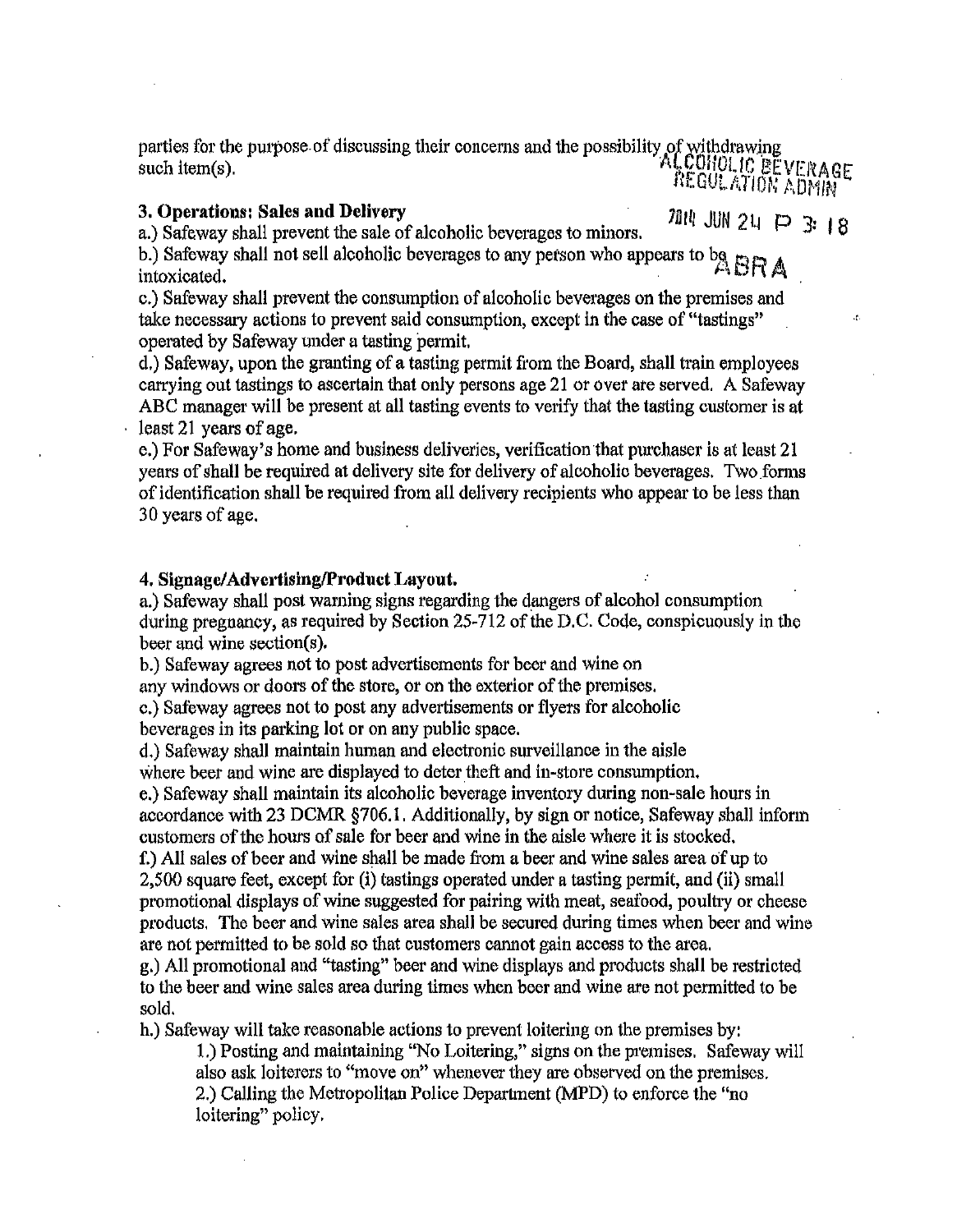#### 5. Check-out/Scanners/Employee Responsibility/ABC Managers.

a.) Safeway shall program checkout scanners to prompt cashiers or management personnel to check the identification of any person seeking to purchase alcoholic beverages who appears to be 30 years of age or less.

Such persons must produce a valid identification document issued by an agenoy of local, state or federal government. Such document must contain the name, date of birth, signature and photograph of the bearer. Cashiers may request the customer to produce a second form of identification. Additionally, Safeway shall post signs at each register advising patrons that 2 forms of identification may be required fbr the purchase of alcoholic beverages.

b.) If a cashier is offered an identification document that he/she believes to be fake. fraudulent, or a misrepresentation of the holders true identity, cashier shall call the ABC Manager on duty for a determination of its validity.

c.) Safeway shall decline the sale of any alcoholic beverage to any person who it believes to be a minor who cannot otherwise reasonably establish eligibility to purchase alcoholic beverages.

d.) Safeway shall program its checkout scanners to prompt its sales clerks to refuse a sale when a purchase of an alcoholic beverage is attempted outside the hours for sale contained in this agreement.

e.) Safeway agrees to participate in an ABC Board-approved course in alcoholic beverage sales management and shall not sell alcoholic beverage products at any time when a licensed ABC Manager is not on duty.

1) Safeway agrees that there shall be at least one ABC licensed manager on duty during the hours of sale of alcoholic beverages contained in this Agreement. Additionally, Safeway agrees that all Safeway Store Managers, Safeway Assistant Store Managers and any other Safeway slore employee who can assume responsibility for this store, at any time, shall seek to be certified as ABC managers within thirty (30) days of assuming the position.

g) Safeway agrees to establish and maintain an alcohol awareness training program, (or to arrange for its employees to attend such a program administered by others) for all appropriate staff, including Store managers, other supervisory personnel, and cashiers. In the event an employee fails to abide by said program, Safeway shall take appropriate disciplinary action.

#### 6.) Litter.

Safeway shall take reasonable measures to ensure that the immediate environs of the establishment, including its parking lot, sidewalks, and other property used by Safeway to conduct business, are kept free of litter. Safeway shall comply with the Litter Control Expansion Amendment Act of 1987 (D.C. Law 7-38). Further, Safeway shall take reasonable measures to ensure that the adjacent Jelleff site is not negatively affected by litter from the ABC-licensed premises.

#### 7.) Neighborhood Cooperation.

Safeway will cooperate with ANC 2E and with CAG and the Burleith Citizens Association (BCA) in their efforts to alleviate alcohol abuse problems, illegal drug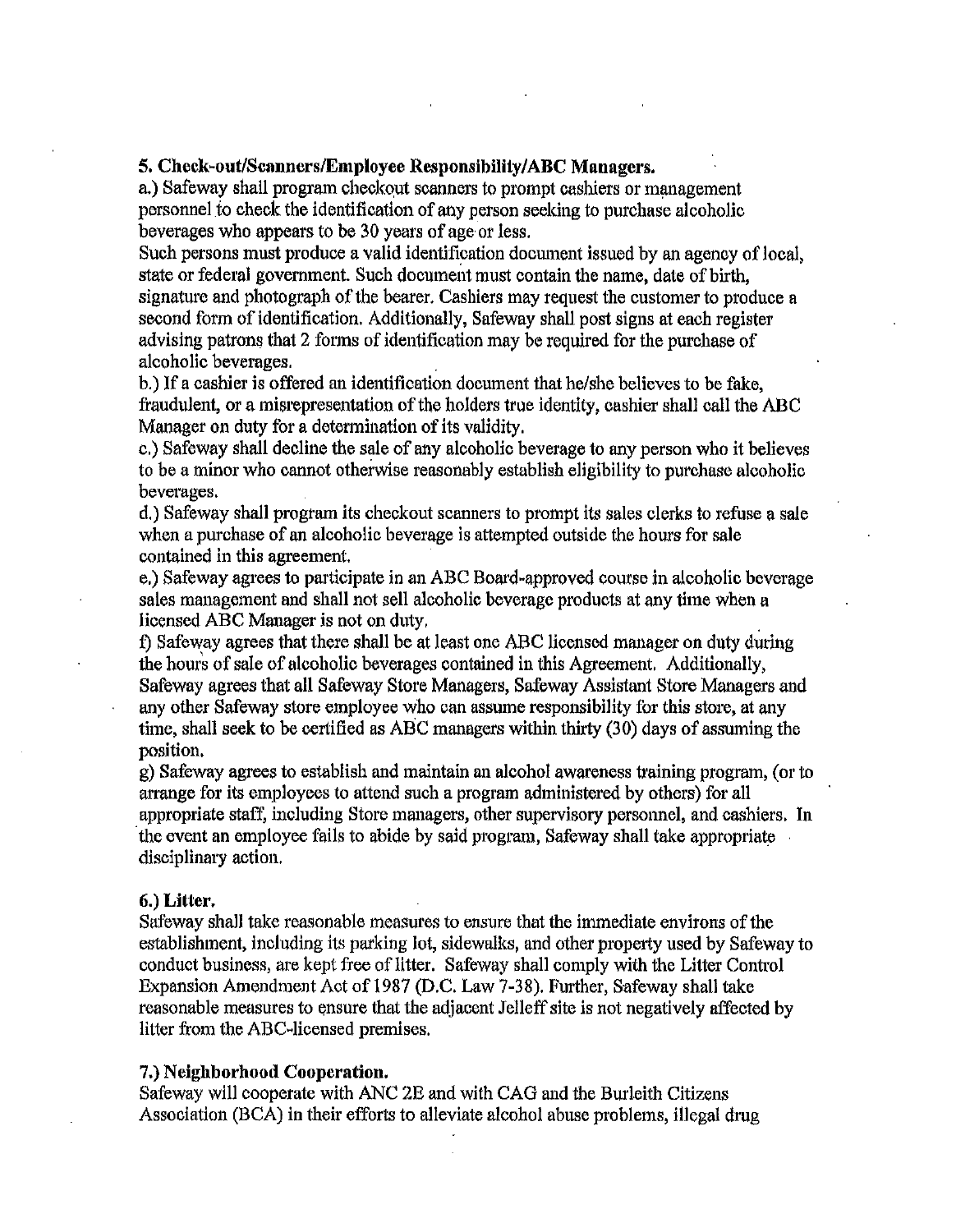activity and loitering by participating in community meetings as circumstances may warrant. Safeway shall reasonably cooperate with ANC 2E and with CAG and BCA to improve the overall environment in and immediately around the premises to make a more pleasant. safe area for residents, customers and businesses.

# 8.) Availability of Cooperative Agreement.

Safeway agrees to keep a copy of this (Second) Amended Agreement available at the store, and to familiarize the employees who will be handling and selling alcohol products with its provisions. A floor plan that illustrates the beer and wine sales area shall be attached to and incorporated in this (Second) Amended Agreement.

#### 9.) Show Cause Provision.

The parties further agree that failure by Safeway to adhere to the foregoing terms will constitute grounds for the protestants to petition the ABC Board to issue a Notice of Show Cause as provided in Title 25, Section 447.

# 10.) Notification of Sale Provision.

The parties further agree, that in the event of the sale of this retail grocery store Safeway will notify the parties prior to the effective date of the sale and will notify the new owner of the terms of this Cooperative Agreement (as amended).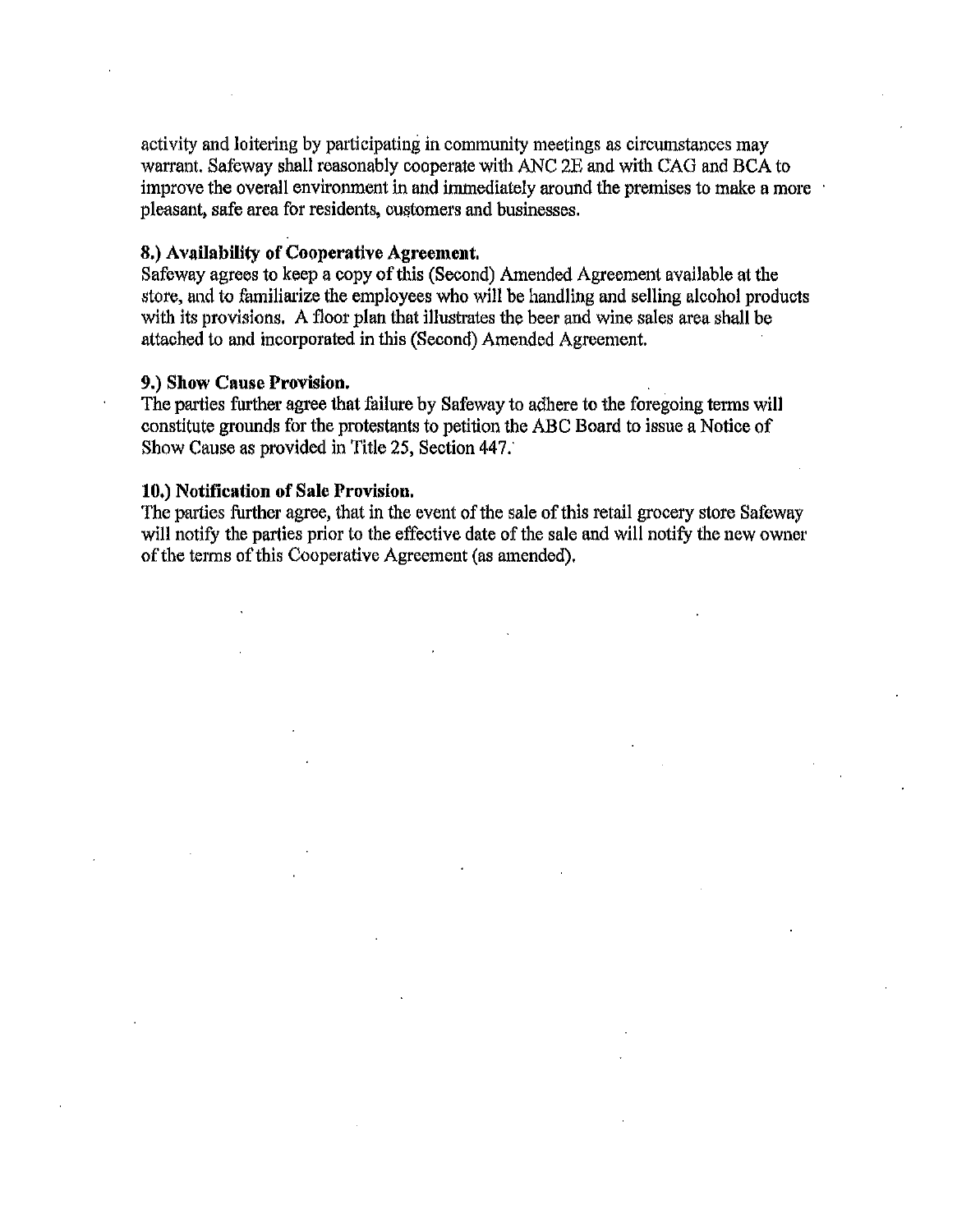IN WITNESS WHEREOF, the parties have affixed hereto their hands and seals.

Safeyyay Inc. z4/14 Signature Date

 $BRIAN$  5. BAER

By: Print name & title above

Advisory Neighborhood Commission 2E (ANC 2E)

Signature Date

By: Print name& title above

Citizens Association of Georgetown (CAG)

Signature Date

By: Print name & title above

D.C. Residents, associated with the Jelleff site:

Date

Date

Date

Date

Date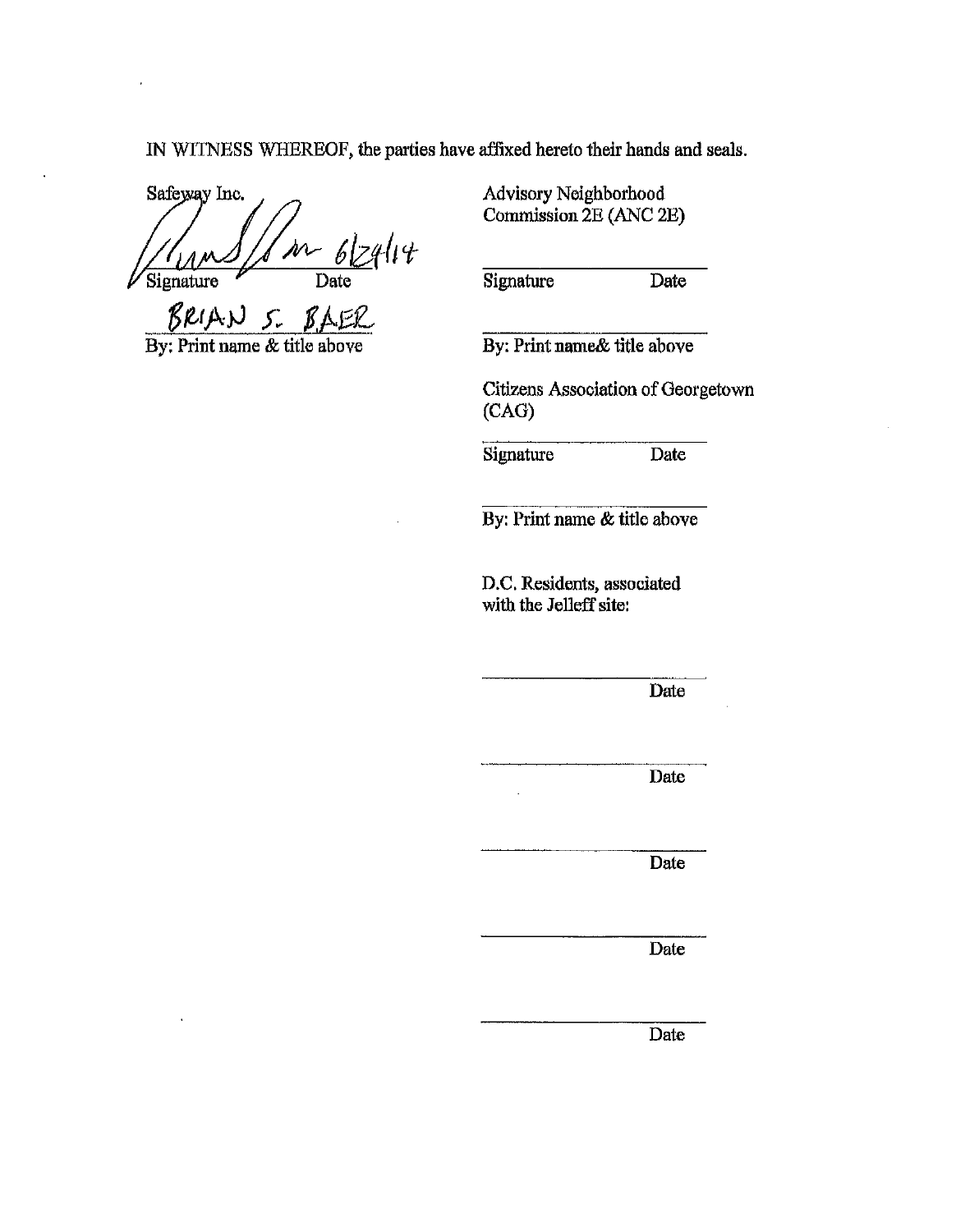IN WITNESS WHEREOF, the parties have affixed hereto their hands and seals.

Safeway Inc.

Signature

Date

Commission 2E (ANC 2E)

.<br>Advisory Neighborhood

 $\frac{\gamma}{\gamma}$  *te*vi 6/18/14

By: Print name & title above

 $\mathcal{K}_{on}$  Lewis, Chair, ANORE By: Print name & title above

Citizens Association of Georgetown (CAG)

Signature Date

By: Print name & title above

D.C. Residents, associated with the Jelleff site:

By: Print name & title above<br>D.C. Residents, associated<br>with the Jelleff site:<br> $\frac{1}{2}$ 

Date

Date

**Date** 

Date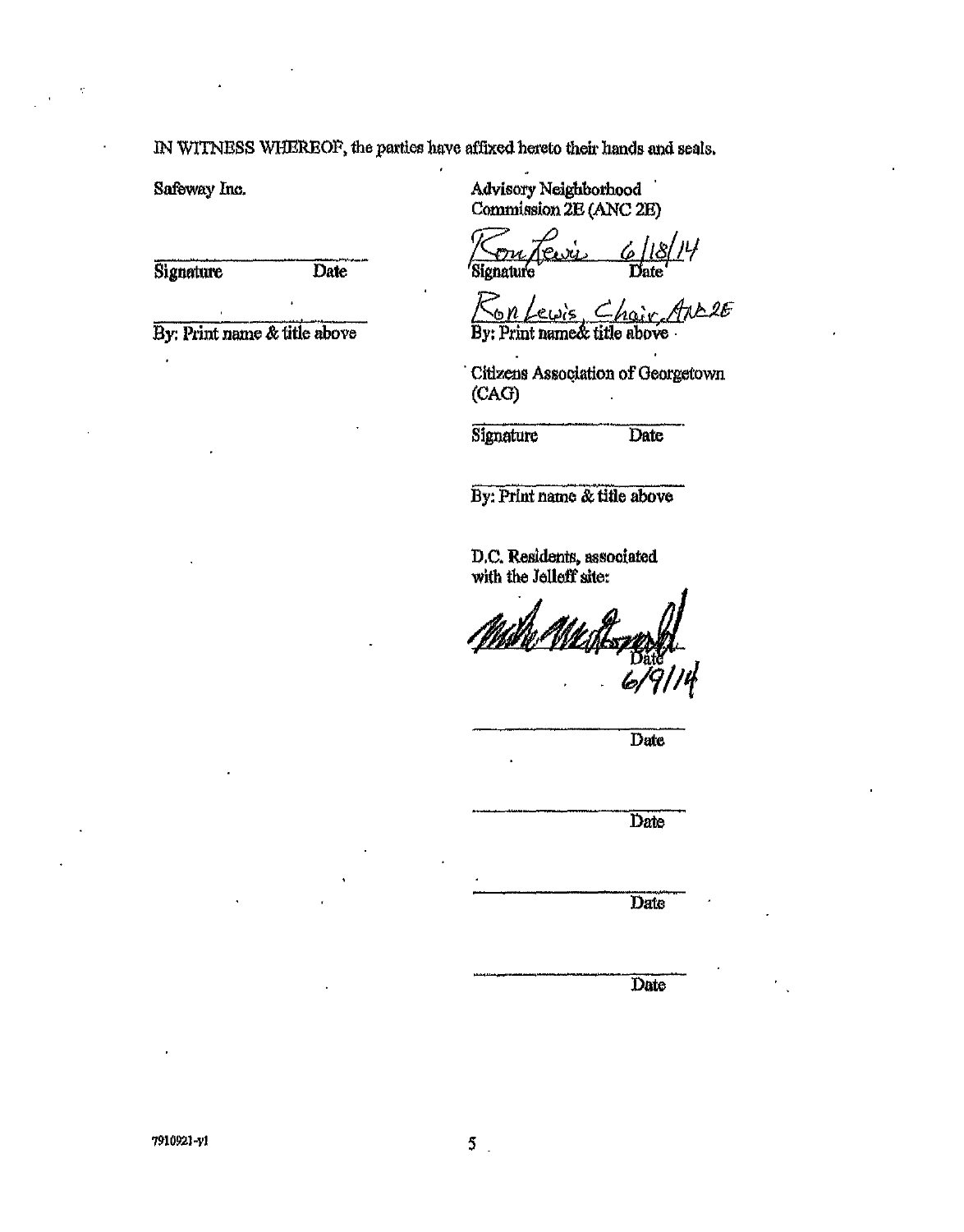IN WTINESS WHEREOF, the parties have affixed hereto their hands and seals.

Safeway Inc.

Advisory Neighborhood Commission 2E (ANC 2E)

Signature Date

Signature Date

By: Print name & title above

By: Print name& title above

Citizens Association of Georgetown<br>(CAG)  $200-80-80$   $+10$ **Signature**  $\overline{\text{A}}$ wl $\overline{\text{A}}$   $\overline{\text{H}}$ . Wooks, PRESIDENT

D.C. Residents, associated with the Jelleff site:

Date

Date

Date

Date

Date